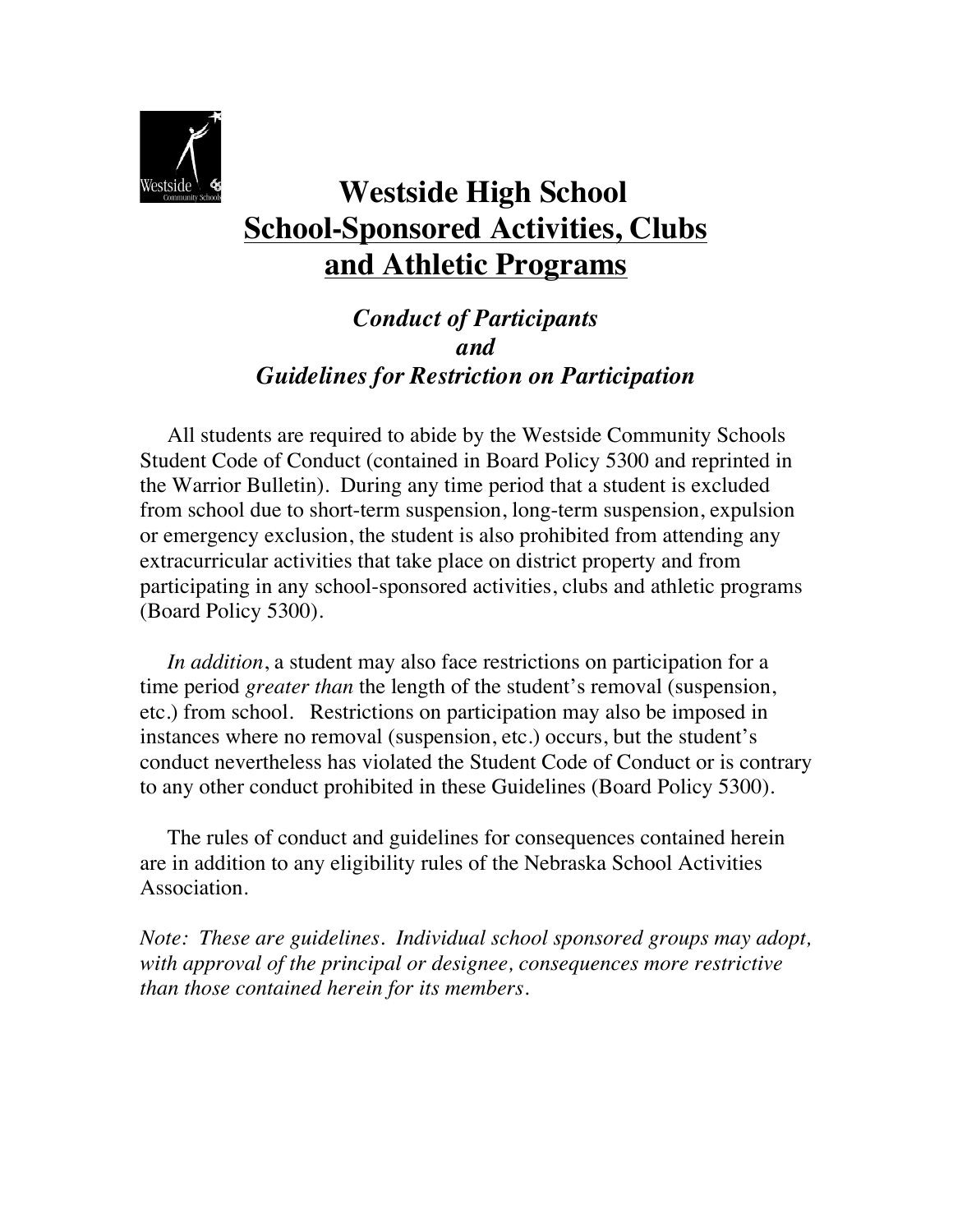### **Definitions**

#### **Activities**

 "Activities" are any school-sponsored activities that occur outside of regular school hours. Examples include (but are not limited to):

*\*Instrumental Music \*Show Choir \*Vocal Music School Dances \*Jazz/Pep Band Prom School Theatrical Productions, Musicals and Performances* 

*\*Curricular requirements of these activities are excluded from this policy.*

#### **Clubs**

 "Clubs" are school-sponsored clubs. A list of school-sponsored clubs is published yearly in the Warrior Bulletin.

#### **Athletic Programs**

 "Athletic programs" include all school-sponsored athletic programs and competitions. A list of school-sponsored athletic programs is published yearly in the Warrior Bulletin.

#### **Competition/Performance Week**

 A competition/performance-week is defined as a Sunday through Saturday that has at least one competition or performance during that week.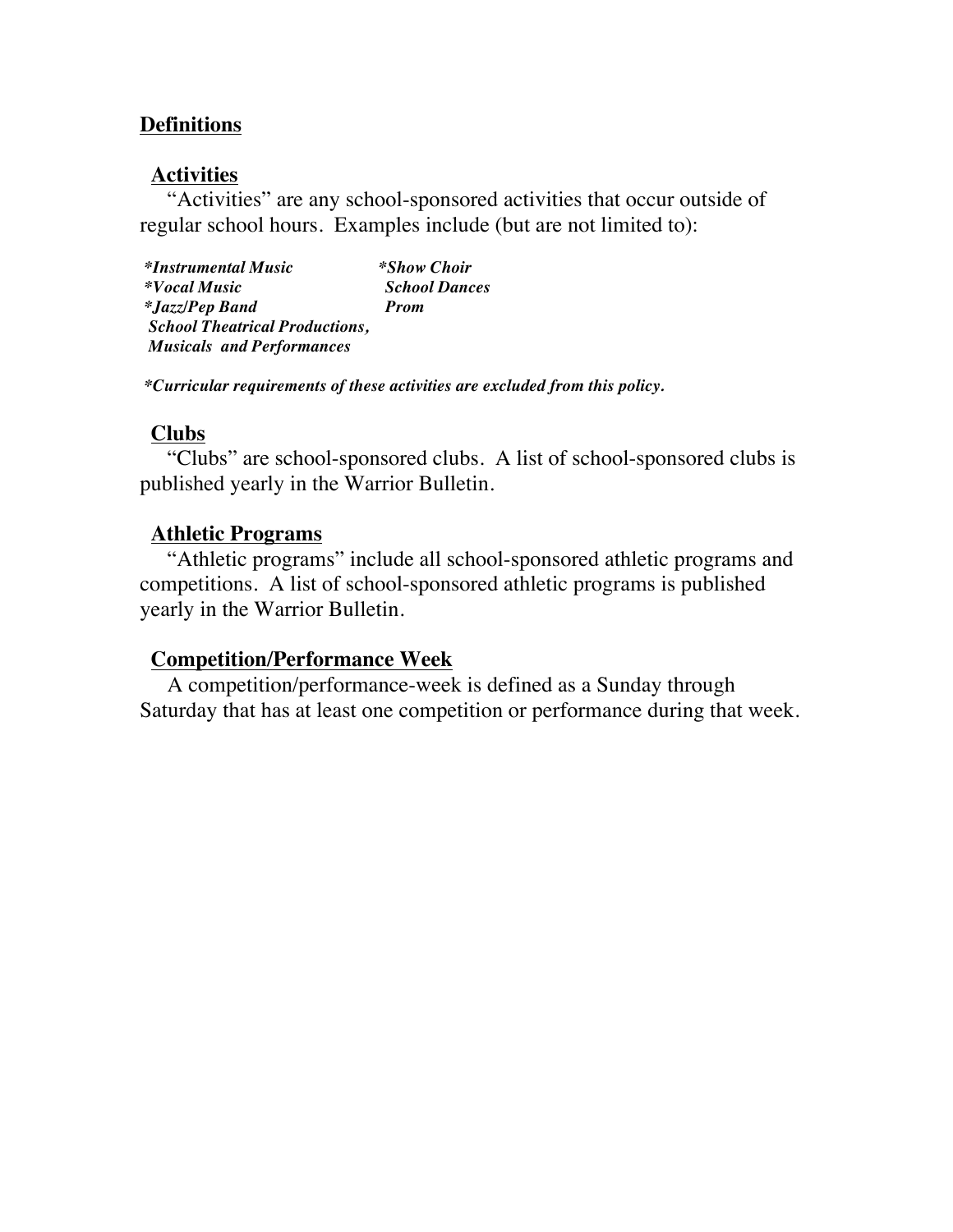## **A. Student Code of Conduct**

 The following restrictions from participation in school-sponsored activities, clubs and athletic programs may be imposed on students who engage in Prohibited Conduct as set forth in Policy 5300. If the club or activity, or the season for the athletic program, ends prior to the student's completion of the exclusion period, the consequences will carry over to the next club, activity or athletic program that the student is involved in during that school year.

#### 1. **Alcohol/Drugs (both on or off school grounds)**

 Prohibited Conduct: "Engaging in the unlawful possession, selling, dispensing, or use of a controlled substance or an imitation controlled substance, as defined in section 28-401 of the Nebraska statutes, a substance represented to be a controlled substance, or alcoholic liquor as defined in section 53-103 of the Nebraska statutes, or being under the influence of a controlled substance or alcoholic liquor."

### **First Offense:**

Possession/Use

For the above offenses that involve possession or use (but not selling or dispensing), exclusion from attendance at activities/clubs for up to four weeks and exclusion from competition/performance in activities and athletic programs for up to four competition/performance-weeks.

### Selling/Dispensing

For the above offenses that involve selling or dispensing, exclusion from attendance at activities/clubs for up to eight weeks and exclusion from competition/performance in activities and athletic programs for up to eight competition/performance-weeks.

For any first offense under this section (whether for possession/use or for selling/dispensing), the student must satisfactorily complete a school-approved evaluation in order to be eligible to return to the activity/club/athletic program.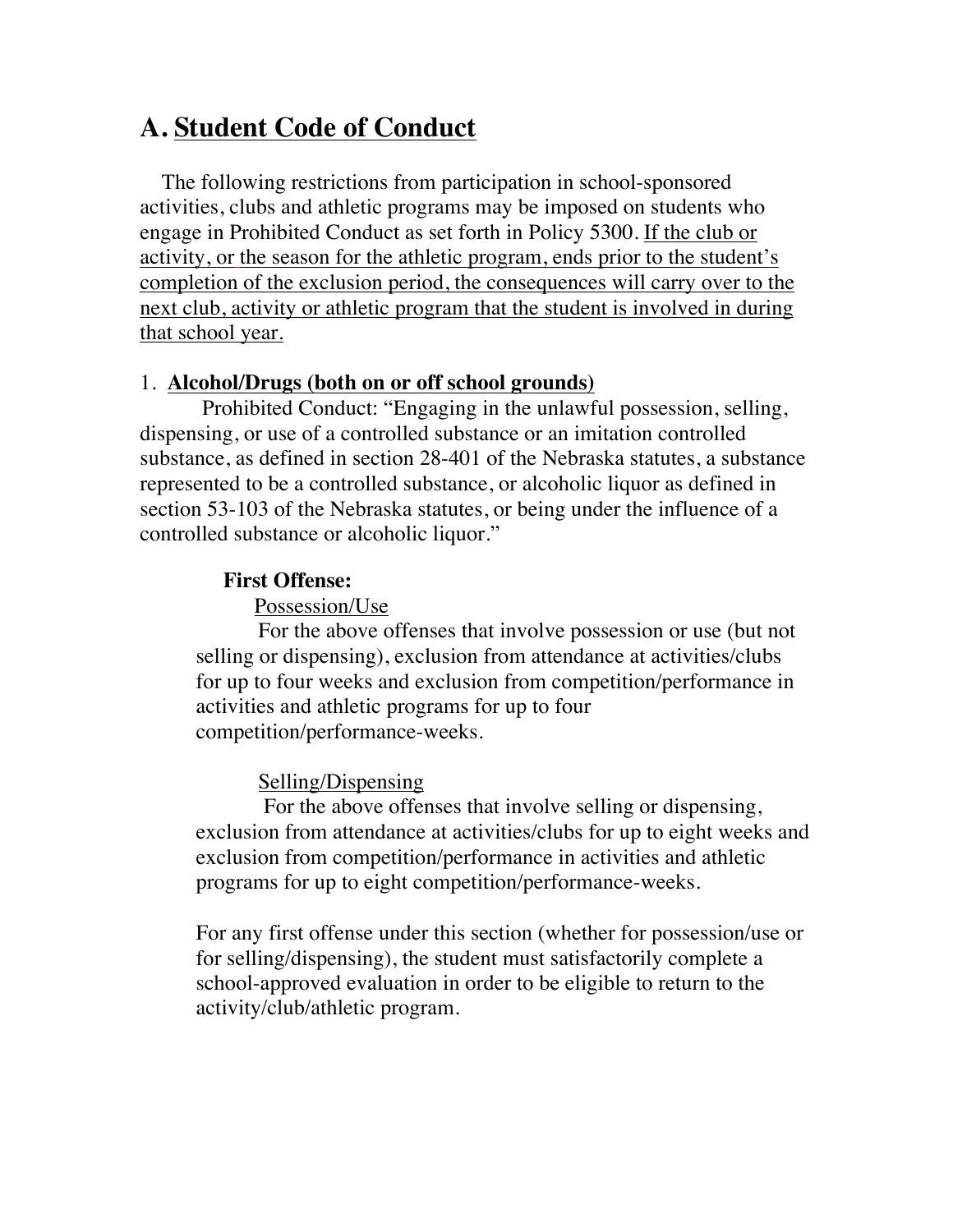Self-Report

 If the student self-reports a first offense, the consequences may, in the discretion of the principal or designee, be reduced (see information on self-reporting requirements contained in Part C).

 **Subsequent Offenses:** Exclusion from all attendance, competition, and performance in activities/clubs/athletic programs for up to the remainder of the school year. If the student wants to remain eligible for participation in activities/clubs/athletic programs for future school years he/she may be required to satisfactorily complete a school-approved evaluation/education/treatment program at his/her own expense.

## 2. **Tobacco Use or Possession (on school grounds or at school event)**

Prohibited Conduct: "Use or possession of any form of tobacco."

**First Offense:** Exclusion from attendance at activities/clubs for one week, and exclusion from competition/performance in activities and athletic programs for a period of one competition/performance-week.

**Subsequent Offenses:** Exclusion from attendance at activities/clubs for a period of two weeks and exclusion from competition/performance in activities and athletic programs for a period of two competition/performance-weeks.

## 3. **Causing Personal Injury to Employee, Volunteer or Student (both on or off school grounds)**

Prohibited Conduct: "Causing or attempting to cause personal injury to a school employee, to a school volunteer, or to any student."

**First Offense:** Exclusion from attendance at activities/clubs for not less than four weeks and from competition/performance in activities and athletic programs for not less than four competition/performance-weeks, and for up to the remainder of the school year for all activities/clubs/athletic programs.

**Subsequent Offenses:** Exclusion from all attendance, competition, and performance in activities/clubs/athletic programs for up to the remainder of the school year.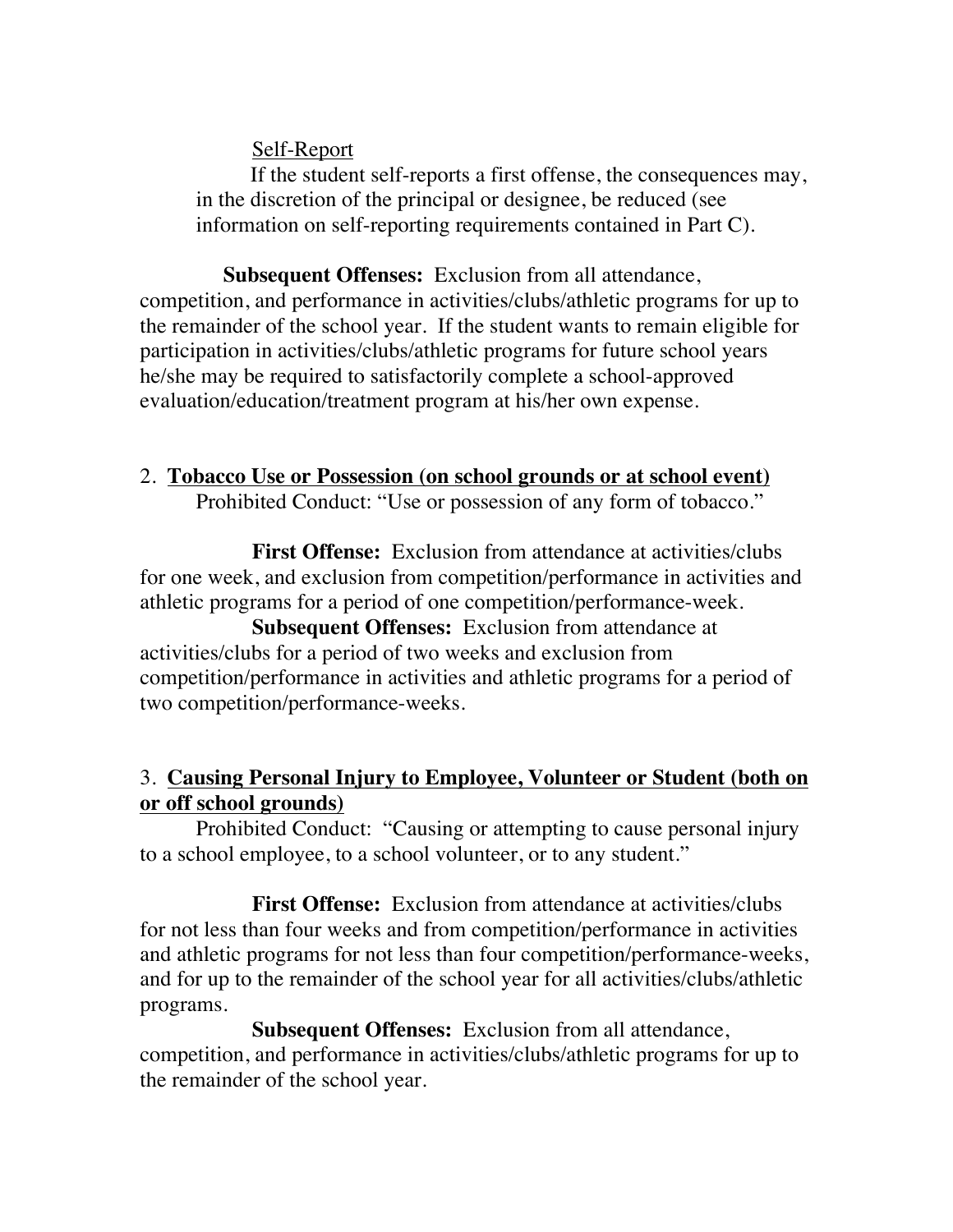#### 4. **Sexual Assault/Attempted Sexual Assault**

Prohibited Conduct: On school grounds or at school event: "Sexual assault in the first or second degree as defined in sections 28-319 and 28-320 of the Nebraska statutes, or attempted sexual assault of any person if a complaint has been filed by a prosecutor in a court of competent jurisdiction alleging that the student has sexually assaulted or attempted to sexually assault any person, including sexual assaults or attempted sexual assaults which occur off school grounds not at a school function, activity, or event".

Prohibited Conduct: Off of school grounds and not at school event: "Sexually assaulting or attempting to sexually assault any person if a complaint has been filed by a prosecutor in a court of competent jurisdiction alleging that the student has sexually assaulted or attempted to sexually assault any person".

**First Offense:** Exclusion from attendance at activities/clubs for not less than eight weeks and from competition/performance in activities and athletic programs for not less than eight competition/performanceweeks, and for up to the remainder of the school year for all activities/clubs/athletic programs.

**Subsequent Offenses:** Exclusion from all attendance, competition, and performance in activities/clubs/athletic programs for up to the remainder of the school year.

#### 5. **Hazing (On school grounds or at school event)**

Prohibited Conduct: "Participation in hazing in connection with initiation, orientation, or similar activities intended as an induction into any school program or activity.

**First Offense:** Exclusion from attendance at activities/clubs for not less than four weeks and from competition/performance in activities and athletic programs for not less than four competition/performance-weeks, and for up to the remainder of the school year for all activities/clubs/athletic programs.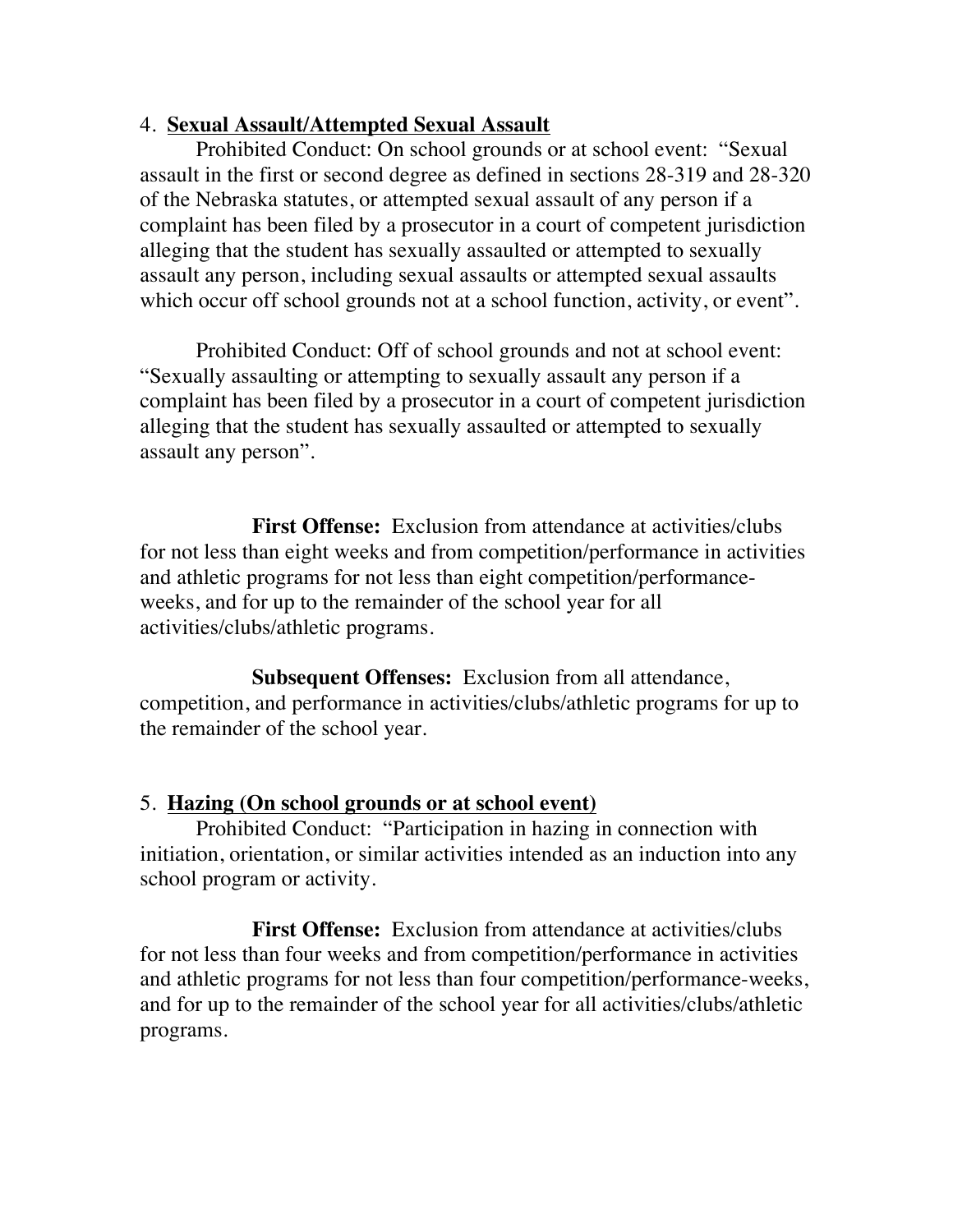**Subsequent Offenses:** Exclusion from all attendance, competition, and performance in activities/clubs/athletic programs for up to the remainder of the school year.

## 6. **All other conduct prohibited by the Student Code of Conduct (whether on or off school grounds)**

**First Offense:** Exclusion from attendance at activities/clubs for not less than four weeks and from competition/performance in activities and athletic programs for not less than four competition/performance-weeks, and for up to the remainder of the school year for all activities/clubs/athletic programs.

**Subsequent Offenses:** Exclusion from all attendance, competition, and performance in activities/clubs/athletic programs for up to the remainder of the school year.

## **B. Other Conduct**

 Coaches and sponsors of activities and clubs are authorized under Board Policy 5300 to impose eligibility restrictions for student participation in school-sponsored activities, clubs and athletic programs for behaviors beyond those contained in the Student Code of Conduct.

 The following conduct, **regardless of whether it occurs during the regular school year or during any period of vacation,** may result in the following consequences regarding the student's participation in schoolsponsored activities, clubs and athletic programs:

## 1. **Criminal Charges - Misdemeanors**

Prohibited Conduct: Being charged in any court with a misdemeanor involving any conduct prohibited under the Student Code of Conduct.

**First Offense:** Exclusion from activities/clubs for up to four weeks and exclusion from athletic programs for up to four competition/performance-weeks.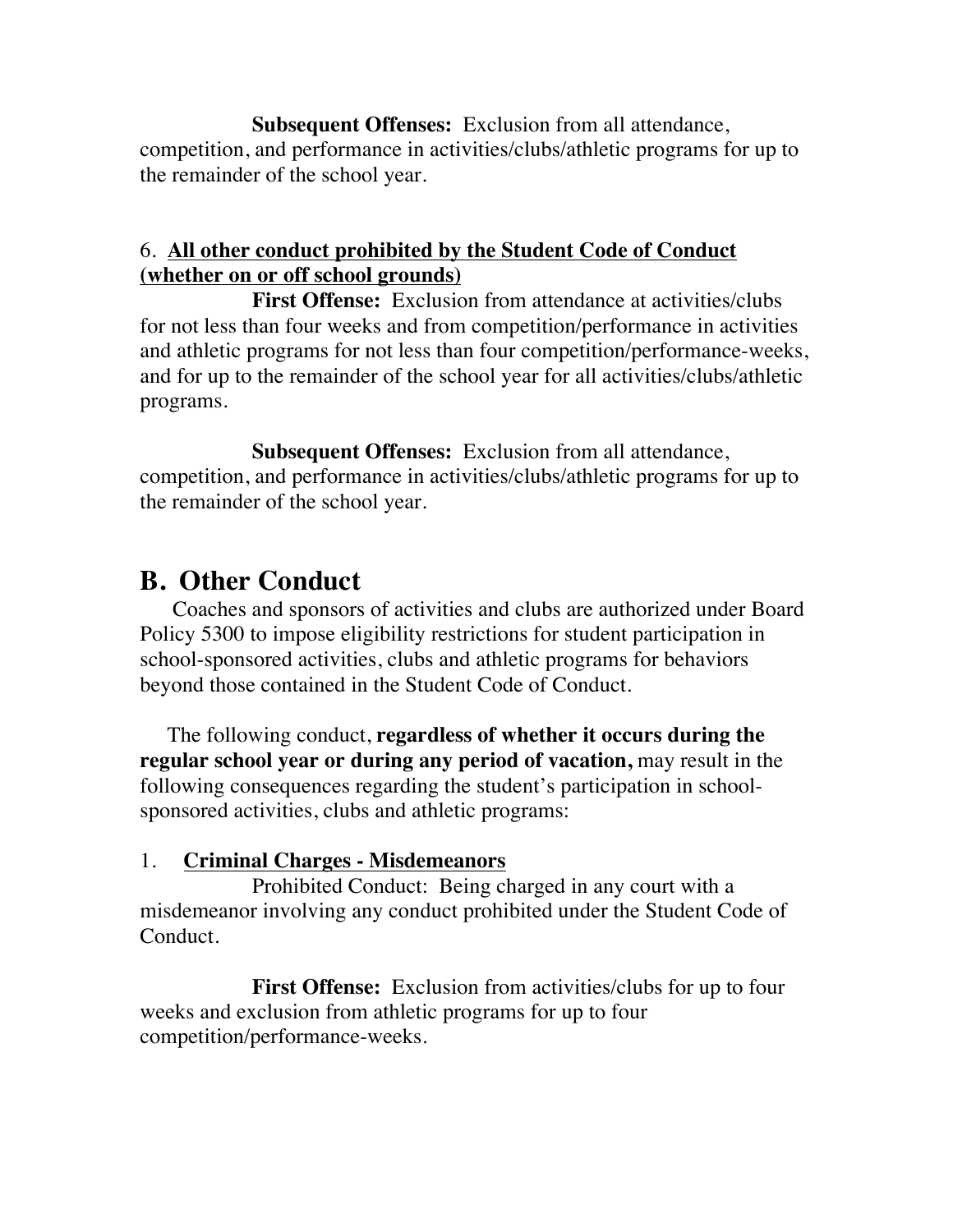### Self-Report

 If the student self-reports a first offense, the consequences may, in the discretion of the principal or designee, be reduced (see information on selfreporting requirements contained in Part C).

 **Subsequent Offenses:** Exclusion from all attendance, competition, and performance in activities/clubs/athletic programs for up to the remainder of the school year.

### 2. **Criminal Charges - Felonies**

Prohibited Conduct: Being charged in any federal or state court with any felony, regardless of whether the conduct that forms the basis of the felony charge occurs on or off school grounds.

**Any Offense:** Exclusion from attendance at activities/clubs for a period of not less than eight weeks and from competition/performance in activities and athletic programs for not less than eight competition/performance weeks and for up to such time as the charge(s) have been fully dismissed or have been concluded. "Concluded" shall be defined as 1) the completion of a trial and sentence imposed and no appeal pending; or 2) a plea of guilty or no contest to the original felony charge or any other reduced charge, and sentence imposed, and no appeal pending.

## 3. **Criminal Convictions – Felonies**

Prohibited Conduct: Conviction in any court of any felony, regardless of whether the conduct that formed the basis of the felony charge(s) occurred on or off school grounds.

**Any Offense:** Up to permanent exclusion from all attendance, competition, and performance in activities/clubs/athletic programs.

## 4. **Hazing (not on school grounds or at school event)**

Prohibited Conduct: Participation in hazing in connection with initiation, orientation, or similar activities intended as an induction into any school program or activity.

**First Offense:** Exclusion from activities/clubs for not less than four weeks and from athletic programs for not less than four competition